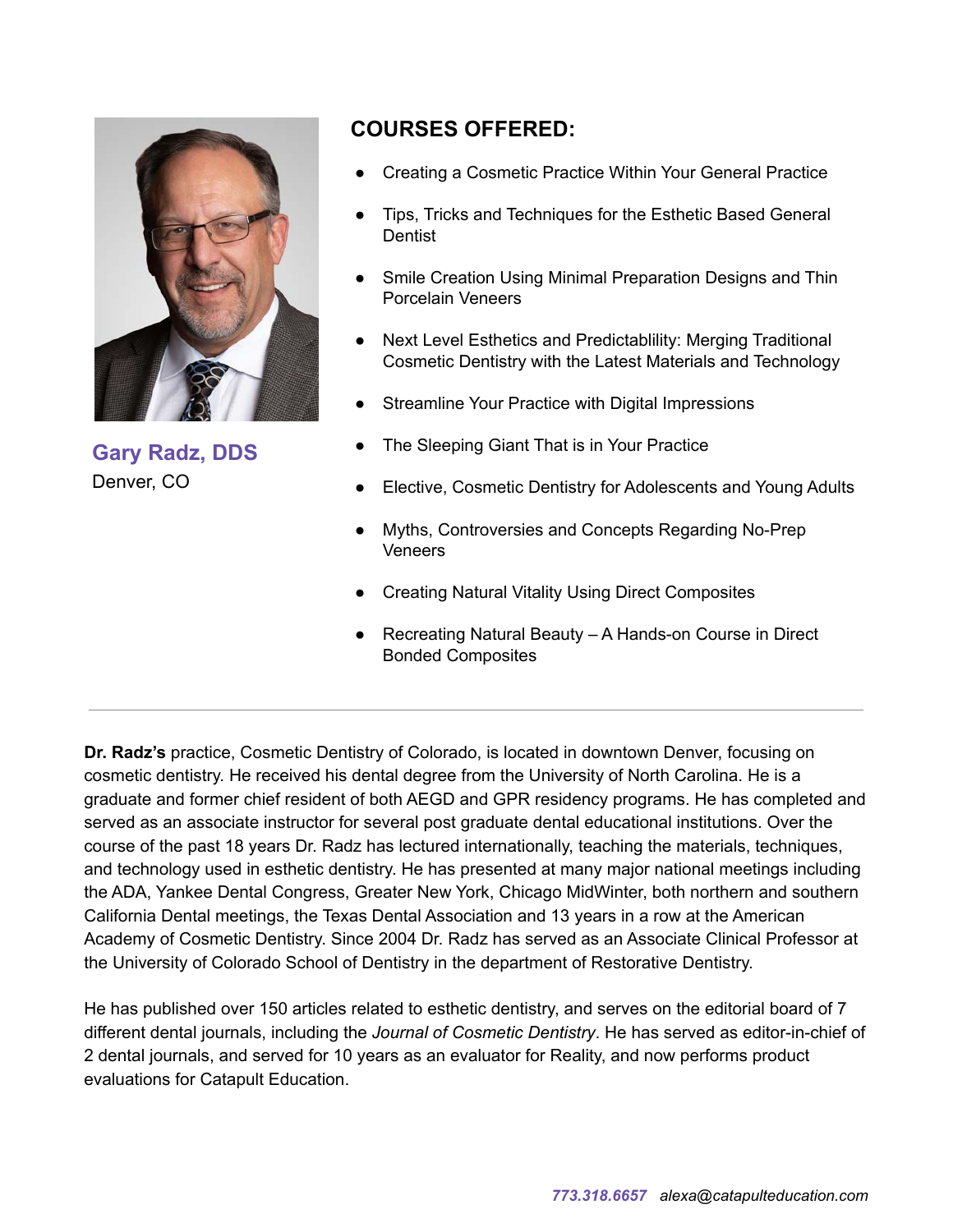In 2003 and 2011 he was the program co-chairman for the American Academy of Cosmetic Dentistry's annual scientific meeting, in 2013 he was Chairman. He is an active member of the AGD. From 2004-2012 he has been listed in Dentistry Today's "Top Clinician's in Continuing Education". Locally, he's been consistently listed in 5280 magazine's list of Colorado's "Top Dentists" by his peers.

Dr. Radz has served as a clinical consultant for dozens of dental manufactures and laboratories. He has provided clinical and promotional photography for commercial publication. His photography has been featured on the cover of 5 different dental journals, as well as 2 calendars. Outside the scope of dentistry Dr. Radz has contributed his photography to the model portfolio of dozens of local models, professional cheerleaders, TV personalities, and even has had his photography used by an online swimsuit catalogue.

Dr. Radz offers half-day, full-day and multi-day lectures, including custom courses and hands-on workshops.

# **Creating a Cosmetic Practice Within Your General Practice**

Today's general dental practice has many patients that are interested in improving the appearance of their teeth. This full day lecture is created to give an overview of the many different types of procedures and materials that can be successfully used to enhance your patients' appearance. From posterior direct composites to 10 units of porcelain veneers, this course with discuss case selection, material choices, predictable techniques and helpful pearls of information that will allow dentists to be able to add more cosmetic services to their practices. Throughout the program, Dr. Radz will also discuss how he has marketed his general practice to create a practice that is now over 50% elective dentistry, while maintaining a steady flow of new general dentistry patients.

### **Course Objectives:**

- Review and discuss the materials and techniques used to create highly esthetic restorations.
- Discuss the indications and applications for conservatively designed porcelain veneers.
- Review the latest in esthetic materials and the potential applications in cosmetic procedures.
- Discussion on the use of digital photography in office marketing. Including a discussion of marketing ideas to increase the amount of elective work requested.

*Note: This is a full day program.*

## **Tips, Tricks and Techniques for the Esthetic Based General Dentist**

Dentistry now has a wide variety of new materials and technologies available to help dentist to provide better dentistry faster and more predictably. This fast paced program is designed to share many useful materials now available as well as the tips and techniques to add speed and predictability. Additionally,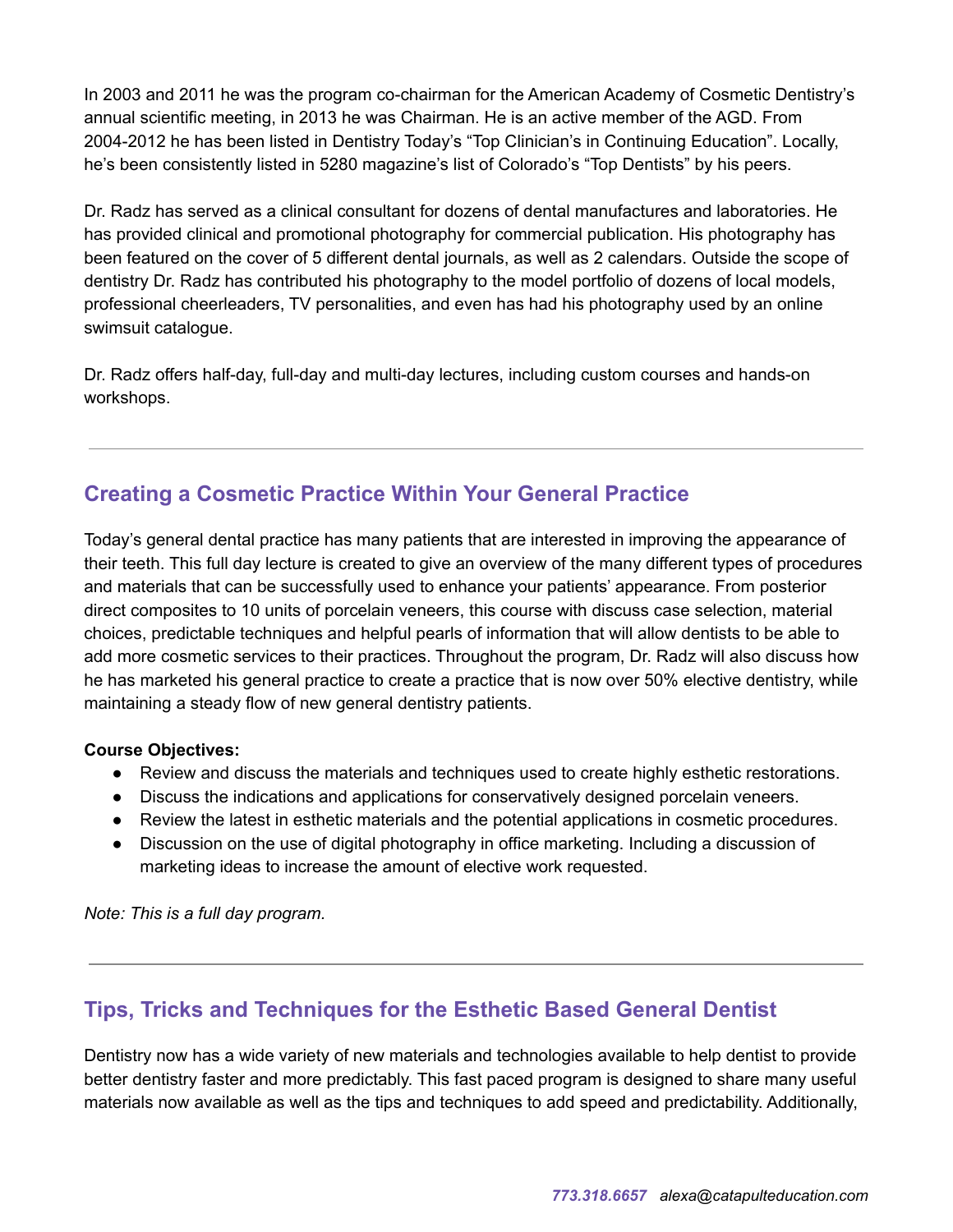new technologies with are discussed with a focus on the practical application and integration of these technologies to increase profitability and patient satisfaction.

#### **Course Objectives:**

- Overview of the importance of bleaching in an esthetic practice.
- Review of the current state of bonding agents.
- Discussion on materials and techniques using composite resin for Class II's, core build-ups, and post and core restorations.
- Incorporation of the latest technologies into the practice work flow.
- Review of the potential of NoPrep veneers, with a discussion on the myths and the realities.

*Note: This can be a full or half-day course.*

## **Smile Creation Using Minimal Preparation Designs and Thin Porcelain Veneers**

Current growing popularity in "no-prep" veneers has created a lot of attention within the dental profession and the general public. Many in the dental profession remain skeptical as to the ability to create clinically acceptable veneers using this concept. This course will discuss the use of minimal preparation veneers in cosmetic cases, as well as address the subject of the "no-prep" concept. Included within this discussion will be review of case selection, material selection, preparation, impression techniques, temporization procedures, and delivery techniques. The attendee will leave with a better understanding of the potential applications and uses of very thin veneers.

#### **Course Objectives:**

- Review the indications for "no-prep" and minimal preparation veneers.
- Discussion of the porcelain systems used to create thin veneers.
- Review of preparation guidelines, impression technique, provisionalization ideas, and cementation procedures.
- Develop an understanding and appreciation for the potential uses of thin porcelain veneers

*Note: This can be a full or half-day course. A hands-on component can be added.*

## **Next Level Esthetics and Predictablility: Merging Traditional Cosmetic Dentistry with the Latest Materials and Technology**

In today's dental market it is now assumed that every general dentists is a cosmetic dentist. It is critical in an effort to meet patients' expectations to have a through understanding of the latest materials, techniques, and technologies. Advances in porcelain technologies now provide us with exceptional durable materials that can create excellent esthetic results. This course will discuss the old and new options for crowns, bridges and veneers and the indications for each. Materials and techniques to help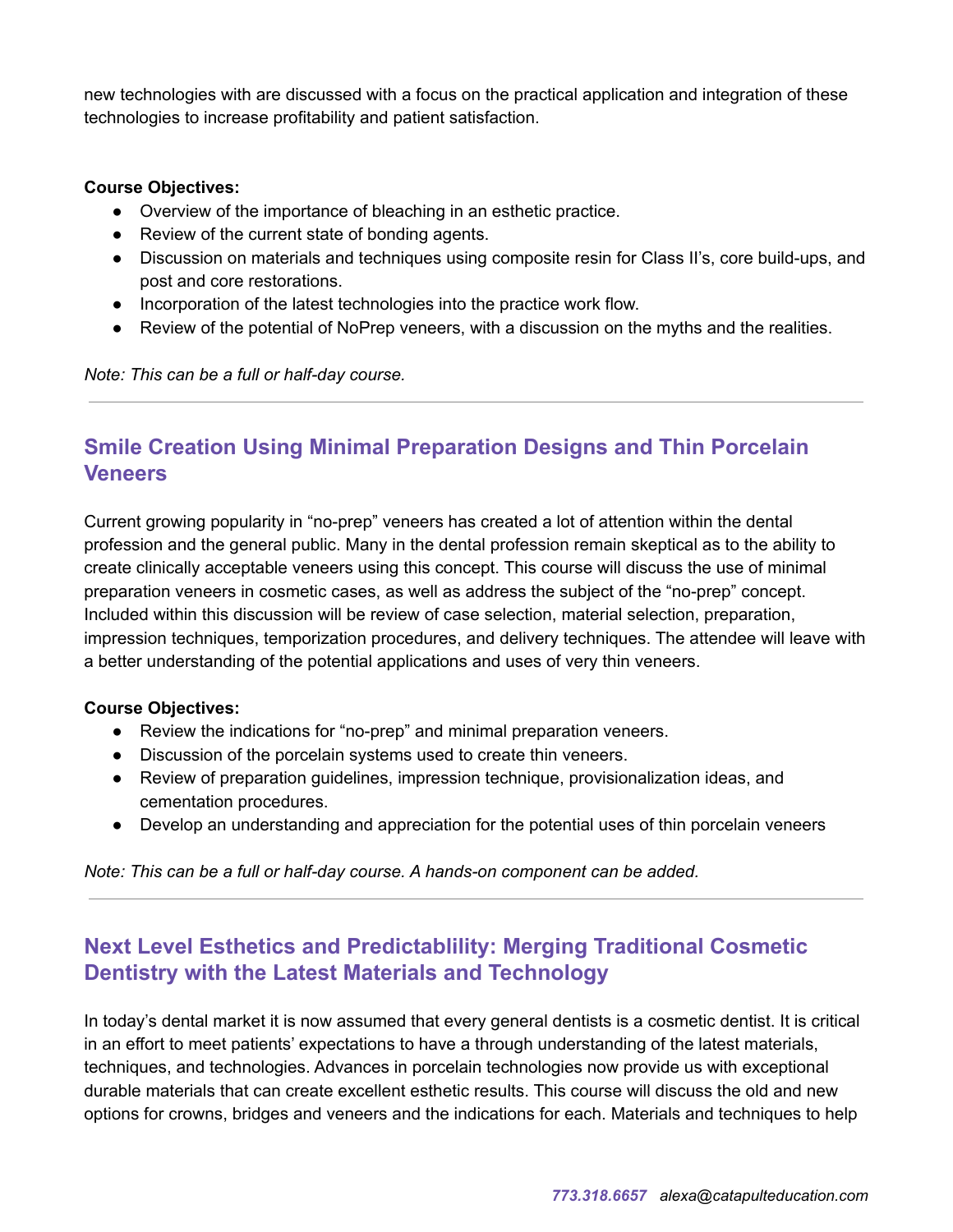maximize success rates will be presented. Additionally, new technologies that can improve efficiency and patient satisfaction will be reviewed including a discussion on how these can be incorporated into your practice. The goal of this program is for each attendee to leave with many different pearls that can be immediately implemented into his/her practice immediately.

#### **Course Objectives:**

- Discussion of why core build-ups and post and cores are critical to success.
- Review of the materials available for crown and bridge cases, including the indications and limitations of each.
- Presentation on proven techniques to create beautiful, conservative porcelain veneers; including a discussion on the potential applications of NoPrep veneers.
- Introduction to Digital Dentures and the techniques required.
- Discussion of the application of dental lasers to enhance case outcomes.
- Opportunities to improve your workflow and operatory efficiencies by incorporating digital impressions into your office.

# **Streamline Your Practice with Digital Impressions**

Advancements in technology have allowed dental teams to replace traditional impression techniques and materials with simplified and cost-effective digital processes. Digital impressions have many advantages over traditional impressions. These advantages will be discussed and how the operatory workflow can be altered to be more efficient and profitable. An emphasis will be placed on the practical application and integration of this technology into the practice. Additionally, a review on the future potential of digital impressions will be presented.

### **Course Objectives:**

- Discuss the limitations of conventional impression materials and techniques.
- Review of the workflow associated with digital impression systems.
- The advantages of digital scanning will be presented.
- Discussion of the real world applications and results will demonstrate how better more predictable restorations can be achieved sing this technology.

*Note: This is a half-day or evening program.*

## **The Sleeping Giant That is in Your Practice**

Public awareness of the dangers of sleep apnea is starting to increase. This increased awareness in the general public is being paralleled by an awareness of this disease within the dental profession. The dental office is uniquely positioned to be able to identify and discuss with patients the concerns and dangers associated with this all too often undiagnosed disease. This program is designed to provide an overview of sleep apnea and how your practice can begin to help save lives by finding patients with this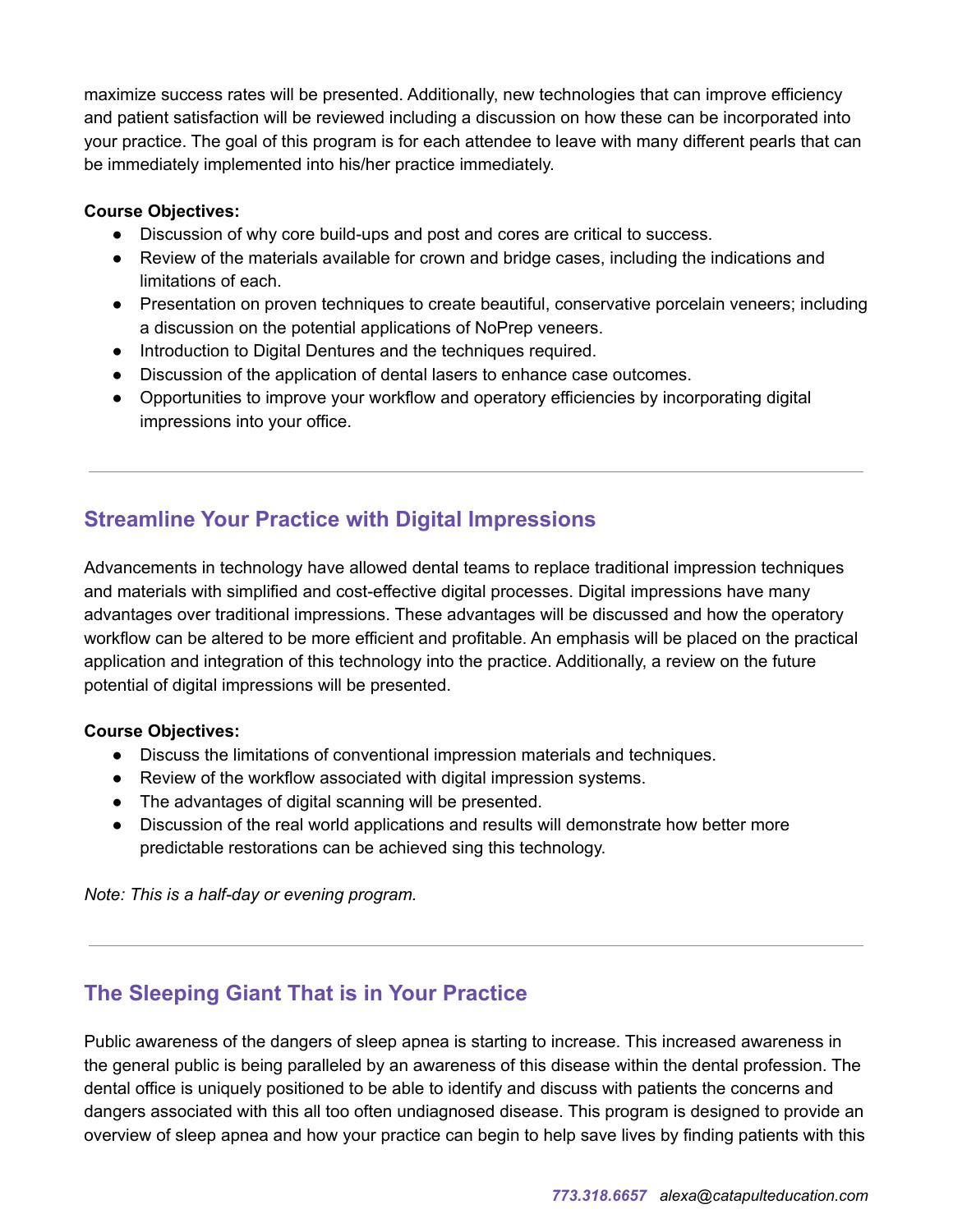life threatening disease. Discussion with included screening, testing, working with physicians, and developing the systems required to incorporate sleep apnea treatment in your practice. Attendees will be introduced to the materials, techniques and dental appliances needed to provide treatment. The program will include a discussion on medical billing for reimbursement as well as development of a marketing strategy to grow this new part of your practice.

#### **Course Objectives:**

- Develop an understanding of sleep and sleep disorders.
- Review screening, testing, and working with a referral network of physicians.
- Overview of the materials and techniques required for the fabrication of a sleep apnea appliance.
- Review of the many different types of oral appliances.
- Discussion on medical billing.
- Presentation of strategies for marketing sleep dentistry to your patients, your community, and local physicians and sleep labs.

*Note: This is a half-day or evening course.*

## **Elective, Cosmetic Dentistry for Adolescents and Young Adults**

More and more dentists are seeing young patients that want to improve the appearance of their smiles. Unfortunately, orthodontics does not have the ability to cure all of young patients esthetic concerns. This full or half-day lecture discusses the materials and techniques that can allow a dentist to predictably use very conservative techniques to create beautiful smiles for young people. Topics covered include esthetic recontouring, bleaching procedures, anterior direct bonding, the many uses of indirect composites and a discussion on the application of implants. The course discusses many different techniques and material, but will also have discussion on treatment planning, case and material selection. This is an excellent course for dentists who are concerned with the overall treatment of young people with elective dental procedures.

#### **Course Objectives:**

- Discuss treatment options specific to this younger demographic.
- Review the many different minimally or non invasive options available to make esthetic change.
- Discuss the psychology involved when dealing with image related issues with this demographic.
- Discussion on case selection.
- Review basic principle of bonded dentistry.

*Note: This is a half-day program.*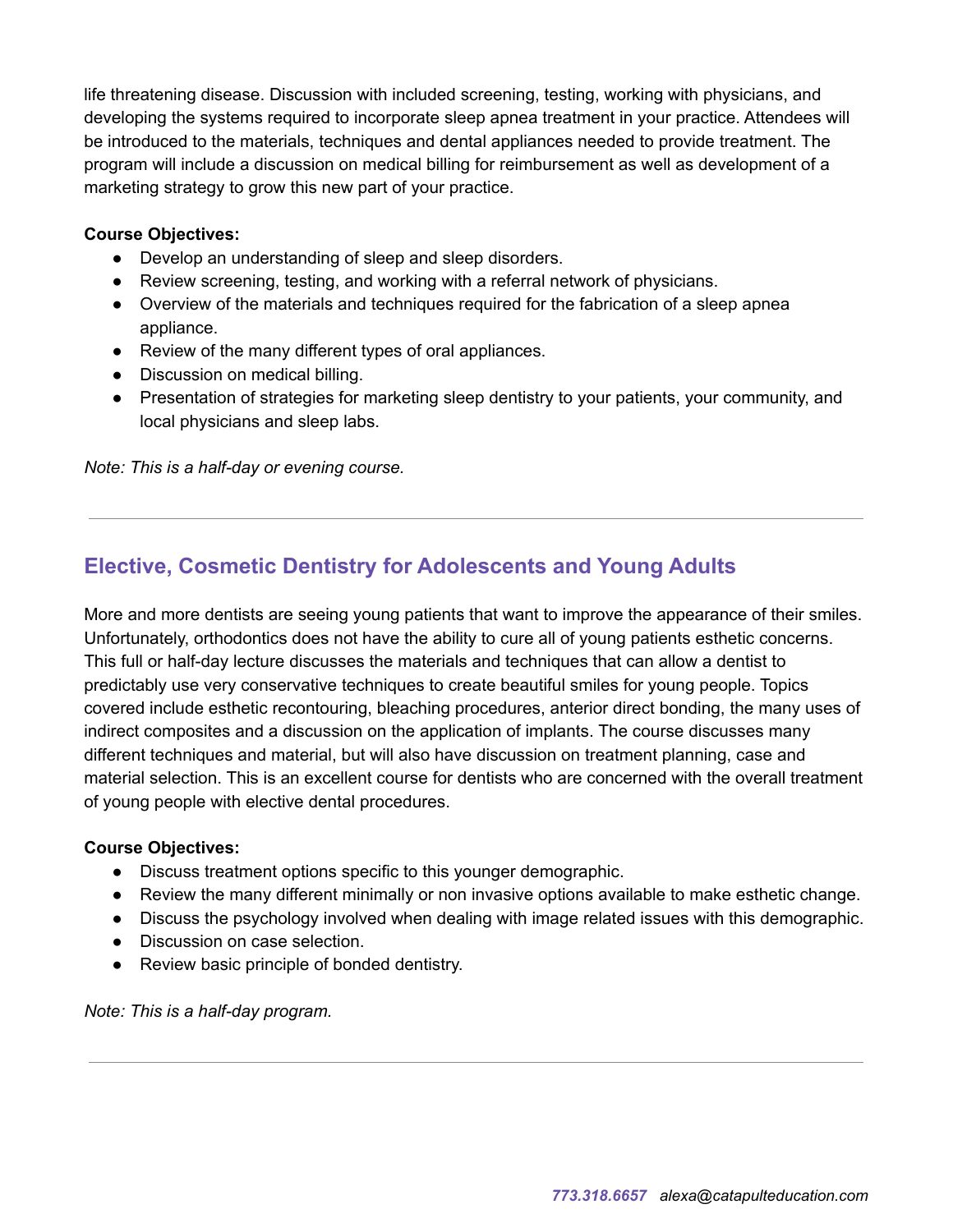# **Myths, Controversies and Concepts Regarding No-Prep Veneers**

NoPrep veneers are a hot topic within dentistry and in the general public. Certainly there is a great appeal to this potentially noninvasive procedure. However, controversy and misconceptions are associated with this treatment. This course is designed to address the myths and realities of no-prep veneers. Additionally attendees will see examples of no-prep veneers that meet patients' esthetic requirements, while at the same time will meet the dentist's demands for proper fit and esthetic results. During the course the concept of the Partial Prep (P2Veneer) will be introduced. This program will cover case selection, lab communication, impression techniques, cementation techniques, finishing and polishing procedures and marketing ideas. The attendee will leave with a better understanding of the potential that exists with a no-prep concept, as well as an understanding of its limitations.

### **Course Objectives:**

- Review the myths and realities associated with no-prep veneers.
- Discuss case selection criteria.
- Review ceramic options currently available.
- Understand the materials and techniques required for proper delivery of no-prep veneers.
- Discuss the use of a partial prep concept and it's place within a "no-prep" concept.
- Develop an understanding of the limitations of a no-prep design.

*Note: This can be a full or half-day program. A hands-on component can be added.*

## **Creating Natural Vitality Using Direct Composites**

The recent dramatic improvements in composite resins now allow dentists to create lifelike restorations that in the past could only be created indirectly. This course is a full or half-day lecture designed to help dentists learn more about the expanded possibilities that direct composites can have for their patients. The lecture will discuss the techniques used similar to a ceramist in creating anything from an invisible Class I composite to 8 units of beautiful, conservative direct bonded veneers. All attendees will leave with a better understanding of bonding systems, composite systems, practical techniques and material application, and a selection that will help them provide more lifelike restorations to their patients.

#### **Course Objectives:**

- Review of current composite resin systems.
- Review of the state of the art in bonding systems.
- Discuss the different techniques used in layering composites to create a natural effect.
- Review light curing, finishing and polishing.
- Discussion on case and material selection.

*Note: This is a half-day program. A hands-on component can be added.*